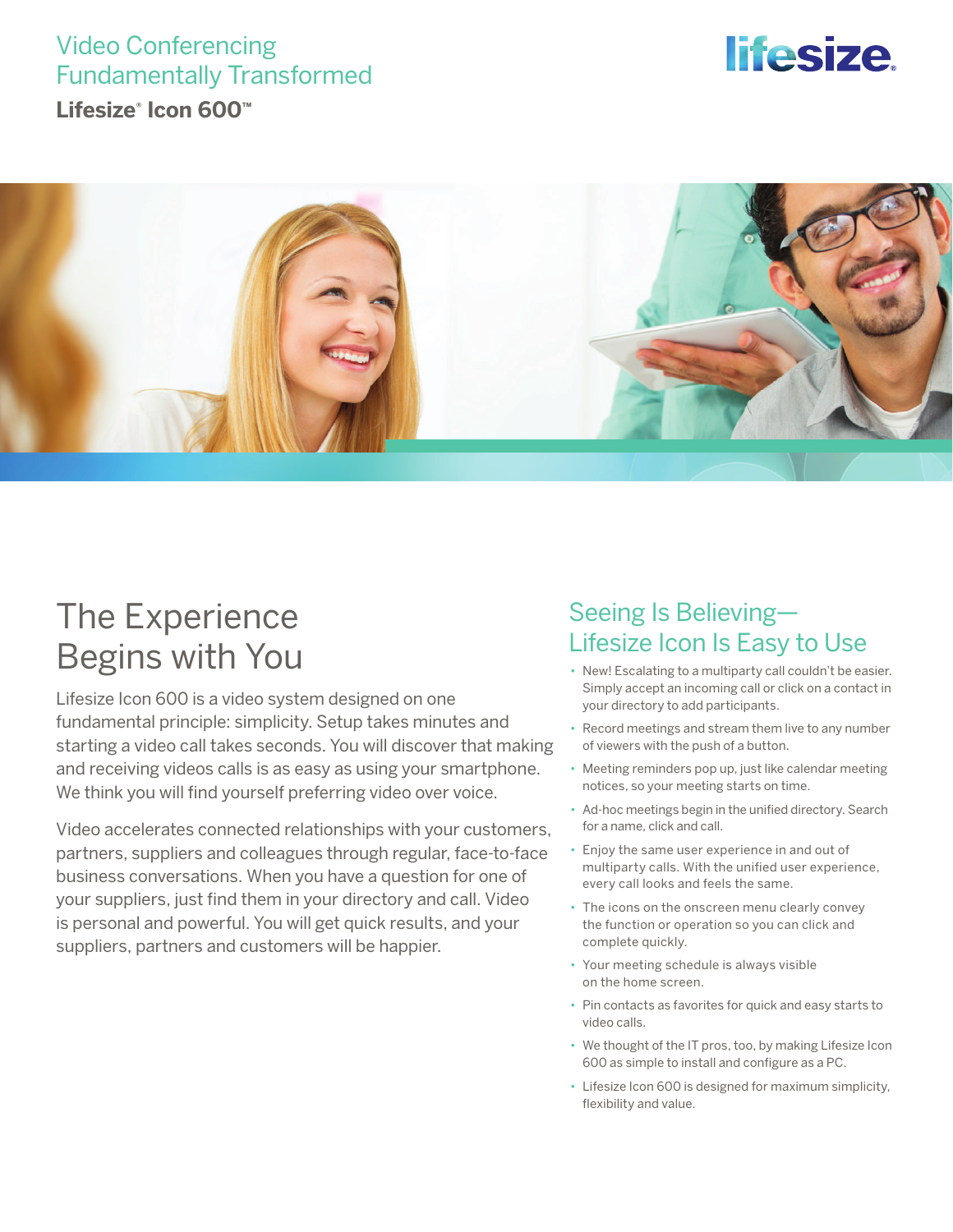

### Leveraging the Lifesize UVC Core Applications\*

Lifesize Icon 600 lets you capitalize on the power of our Lifesize UVC core applications running on the UVC Platform to deliver even more substantial benefits to your business. For the users, multiparty and mobile calling and streaming and recording are strong enticements to hold meetings via video. For your IT pro, simplified setup through auto-provisioning, video network management and secure NAT/firewall traversal will seal the deal.

### The Ultimate Communication Experience

Lifesize firmly believes that video calls should be rewarding experiences. That means getting the technology out of the way and making it about realizing the user's meeting objectives.

Lifesize Icon 600 achieves that goal. The simplified remote and the user interface get you into your meeting quickly. The HD image and crystal clear sound erase distance and put everyone into the same space. Meetings are more productive, and everyone leaves happy. That's what we call The Ultimate Communication Experience.



Lifesize Icon 600 two screen configuration is optional. For best audio experience, Lifesize recommends Lifesize Phone. Also shown, two Lifesize MicPods, which can be tethered to Lifesize Phone for large meeting rooms. Camera shown is Lifesize Camera S. Lifesize Camera 10x option is also available.

### **AT-A-GLANCE**

| <b>Seamless Call</b><br><b>Escalation</b>                    | Accept requests to join your<br>call or add others via your<br>directory with one simple click<br>of your remote                                                 |
|--------------------------------------------------------------|------------------------------------------------------------------------------------------------------------------------------------------------------------------|
| <b>Streamlined</b><br>Intuitive UI                           | Calendar integration, meeting<br>directory, unified user interface<br>during multiparty calls, unified<br>directory, name-based dialing,<br>search and favorites |
| <b>Integrated with</b><br>Lifesize UVC core<br>applications* | Easily add powerful video<br>capabilities by turning on<br>mobile video calling, multiparty<br>calling, streaming/recording<br>and more                          |
| <b>Remote Control</b>                                        | Sleek, new design for quick and<br>easy navigation by any user                                                                                                   |
| <b>Video Quality</b>                                         | Up to 1080p60                                                                                                                                                    |
| <b>Presentation</b><br><b>Quality &amp; Sharing</b>          | Up to 1080p; physical data port                                                                                                                                  |
| <b>HD Monitors</b>                                           | Connect up to two displays                                                                                                                                       |
| <b>HD Camera</b>                                             | Pan, tilt and zoom camera<br>options, including support for<br>up to 1080p60 HD and up to<br>10x zoom capability                                                 |
| Phone                                                        | Touchscreen powers both audio<br>and video                                                                                                                       |
| <b>Digital MicPod</b>                                        | 360° triple microphone beam-<br>forming technology for superior<br>voice pickup                                                                                  |
| <b>Place Anywhere</b>                                        | Mountable option for wall<br>(VESA) or display                                                                                                                   |

\*Requires Lifesize UVC Platform, available as virtual machine software or hardware